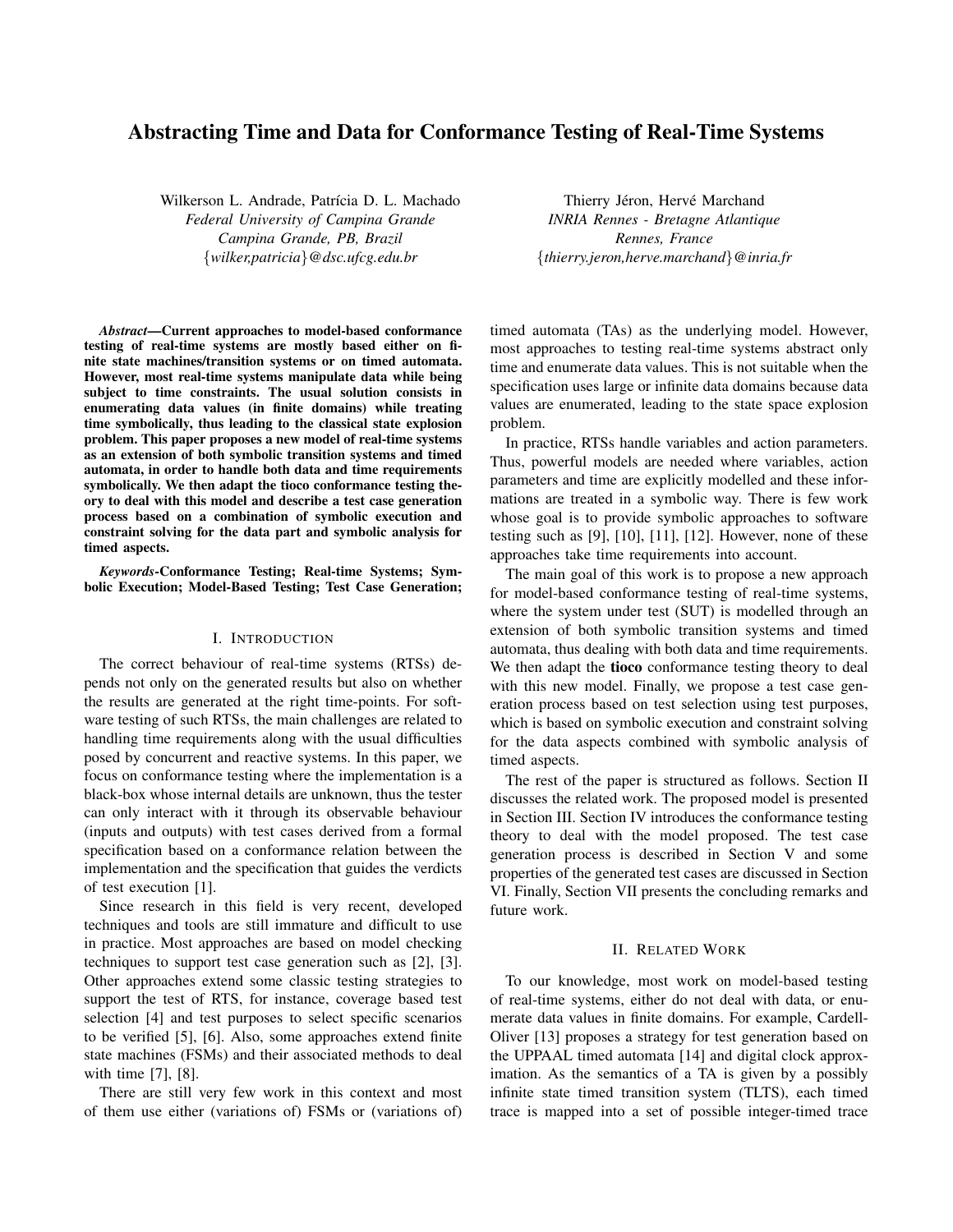interpretations. Thus, symbolic states are used to represent a set of clock valuations but data is not handled.

En-Nouaary *et al.* [7] consider a variant of timed automata with inputs and outputs (TAIOs) with no data. The model considers only urgent transitions, i.e., once enabled, a transition must be taken immediately. This assumption reduces too much the expressiveness of the model. For instance, the following cannot be expressed "when an input is provided, an output must be generated within at most 10 time units".

Li *et al.* [5] propose an approach to property-oriented realtime test case generation but the work only focuses on the specification language, time-enriched statecharts.

Larsen *et al.* [3] propose a tool and the related theory for online testing of real-time systems based on non-deterministic TAIOs. The developed tool (UPPAAL TRON) was implemented by extending the UPPAAL modelchecking tool [14]. The tool allows data restricted to finite data domains, which values are enumerated.

Krichen and Tripakis [4] propose a framework for conformance testing of real-time systems where specifications are modelled as non-deterministic TAIOs. They extend the ioco conformance relation of [1] into a timed inputoutput conformance relation (tioco), which is defined by considering time delays as observable outputs. Data is not considered. [6] extend the approach by a better treatment of non-determinism and test selection based on test purposes.

Merayo *et al.* [8] propose an extension of finite state machines with only one clock and no data.

Khoumsi [15] combines a real-time testing strategy with a non-real-time symbolic testing strategy. Basically, the approach is in two steps: first, the real-time symbolic model is transformed into an symbolic transition system where the setting and expiring of clocks are represented as actions; second, the symbolic testing strategy presented in [9], [11] is adapted to generate tests. However, the semantics of the proposed model is not formally defined. Additionally, the first step restricts too much the use of clocks and guards leading to a less expressive and flexible specification language.

The work presented in [16], [17] proposes an initial symbolic model-based testing strategy for real-time systems with interruptions. Moreover, it investigates a possible infrastructure that can support test execution in an actual realtime environment. Test cases are designed to run on a realtime operating system named FreeRTOS [18] – a mini-kernel that can be used to develop real-time systems for embedded devices [18].

Timo *et al.* [19] propose a conformance testing strategy for data-flow reactive systems with time constraints based on an extension of TA that uses variables as inputs and outputs. All transitions of the model are urgent, reducing expressiveness, and time is treated with region graphs which may lead to the state space explosion problem.

The problem of symbolically abstracting both time and

data is addressed in this paper by an extension of the model defined in [9], [11] that allows to handle time requirements.

## III. THE SYMBOLIC MODEL

This section presents a new symbolic model named Timed Input-Output Symbolic Transition System (TIOSTS). This model is an extension of two existing models: Timed Automata with Inputs and Outputs (TAIOs), itself an extension of timed automata [20] with distinguished inputs and outputs, and deadlines to model urgency [21]; and Input-Output Symbolic Transition Systems (IOSTSs) [9]. In other words, a TIOSTS is an automaton with a finite set of locations, variables used to represent the system data, and a finite set of clocks used to represent time evolution. An edge comprises a guard on variables and clocks, an action carrying parameters for the communication with its environment, an assignment of variables, and resets of clocks.

## *A. Syntax of TIOSTS*

A TIOSTS is formally described as follows:

*Definition 3.1 (TIOSTS):* A TIOSTS consists in a tuple  $W = \langle V, P, \Theta, L, l^0, \Sigma, C, T \rangle$ , where:

- $V$  is a finite set of typed variables;
- P is a finite set of parameters. For  $x \in V \cup P$ ,  $type(x)$ denotes the type of  $x$ ;
- Θ is the initial condition, a predicate with variables in  $V:$
- L is a finite, non-empty set of locations and  $l^0 \in L$  is the initial location;
- $\Sigma = \Sigma^? \cup \Sigma^! \cup \Sigma^{\tau}$  is a non-empty, finite alphabet, which is the disjoint union of a set  $\Sigma^?$  of input actions, a set  $\Sigma^!$ of output actions, and a set  $\Sigma^{\tau}$  of internal actions. Each action  $a \in \Sigma$  has a signature  $sig(a) = \langle p_1, ..., p_n \rangle$ , that is a tuple of distinct parameters. The signature of internal actions is the empty tuple;
- $C$  is a finite set of clocks;
- T is a finite set of transitions. Each transition  $t \in T$  is a tuple  $\langle l, a, G, A, y, l' \rangle$ , where:
	- $l \in L$  is the origin location of the transition,
	- $-a \in \Sigma$  is the action,
	- $G = G^D \wedge G^C$  is the guard, where  $G^D$  is a predicate over variables in  $V \cup sig(a)^1$  and  $G^C$  is a clock constraint over  $C$  defined as a conjunction of constraints of the form  $\alpha \# c$ , where  $\alpha \in C$ , c is an integer constant and  $\# \in \{ \langle \leq, \leq, =, \geq, \geq \}$ ,
	- $A = A^D \cup A^C$  is the assignment of the transition. For each variable  $x \in V$  there is exactly one assignment in  $A^D$ , of the form  $x := A^{D^x}$ , where  $A^{D^{\mathcal{X}}}$  is an expression on  $V \cup sig(a)$ .  $A^{C} \subseteq C$  is the set of clocks to be reset,
	- $y \in \{\text{lazy}, \text{delayable}, \text{eager}\}\$ is the deadline of the transition,

 ${}^{1}G^{D}$  is assumed to be expressed in a theory in which satisfiability is decidable.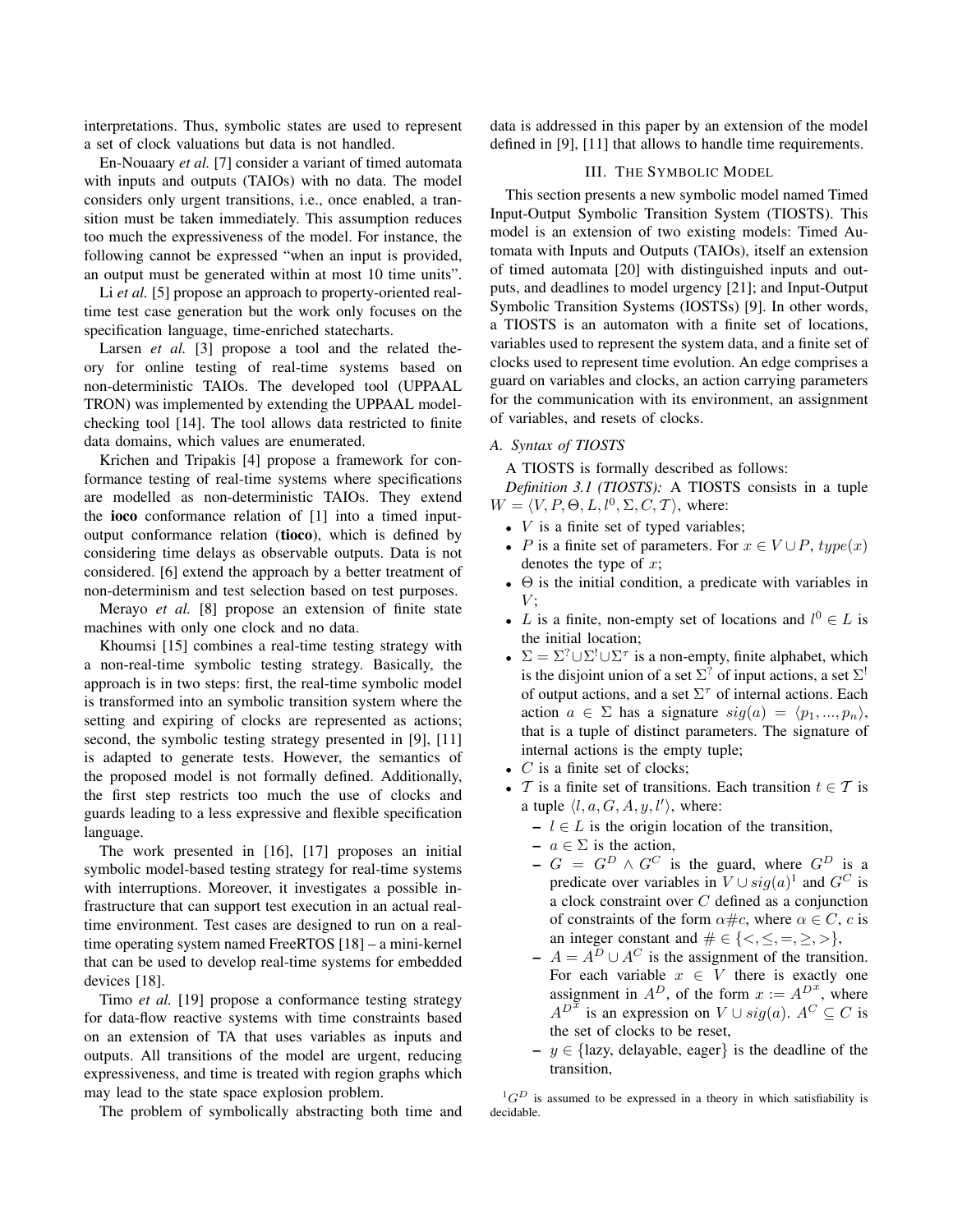

Figure 1. TIOSTS Example

 $-l' \in L$  is the destination location of the transition.  $\Diamond$ 

We intuitively explain the different notions of the TIOSTS model through the example shown in Figure 1 that models a withdrawal transaction in an ATM system. The transaction has a precondition (the initial condition) that says that the current *balance* must be strictly positive. Initially, the system is in the *Idle* location where it expects the *Withdrawal* input carrying a strictly positive integer parameter *amount* that is saved into the variable *withdrawalValue* with the clock set to zero when the transition is taken. Then, as the value of *withdrawalValue* is less than or equal to the *balance* and the time represented by *clock* is less than or equal to 10 time units, the ATM system dispenses the cash through the output *DispenseCash* carrying the parameter *amount* (the guard  $amount = withdrawalValue$  and withdrawalValue  $\leq$  balance means "choose a value for the parameter *amount* that, with the value of the variable *withdrawalValue*, satisfies the guard"), the variable *balance* is decreased by the withdrawn value, and the system returns to *Idle*. Otherwise, if the account does not have sufficient funds, the system must emit the invalid withdrawal value through the output *InsufficientFunds* carrying the parameter *amount* when *clock* is at most 2 (the guard *amount*  $=$ withdrawalValue and withdrawalValue  $>$  balance has a similar meaning to the previous guard), and reset the clock to zero again. Finally, the current balance is emitted through the output *PrintBalance* when *clock* is at most 5 (the guard  $amount = balance$  means "choose a value for the parameter *amount* such that it is equal to the value of the parameter *balance*"), and the system returns to *Idle*.

Guards on transitions indicate when they are enabled. However transitions can be forced using deadlines used to model urgency [21]. Transitions are annotated with one of the following three deadlines: *lazy*, *delayable*, and *eager*. The *lazy* deadline imposes no urgency to the transition to be taken, *delayable* means that once enabled the transition must be taken before it becomes disabled, and *eager* means the transition must be taken as soon as it becomes enabled. In the figures, when not specified, the deadline of transitions with output actions is assumed to be *delayable* and the deadline of transitions with input actions is assumed to be *lazy*.

# *B. Semantics of TIOSTS*

The semantics of a TIOSTS  $\langle V, P, \Theta, L, l^0, \Sigma, C, T \rangle$  is described by a Timed Input-Output Labelled Transition Systems (TIOLTS). Intuitively, the TIOLTS states explore the sets of locations, of *valuations* of variables V and clocks C, while transitions explore the sets of actions  $\Sigma$  associated with parameters values P. A *valuation* of the variables in V is a mapping  $\nu$  which maps every variable  $x \in V$  to a value  $\nu(x)$  in the domain of x. Valuations of parameters P are defined similarly. Let  $V$  denote the set of valuations of the variables  $V$  and let  $\Gamma$  denote the set of valuations of the parameters P. Let the function  $\psi : C \to \mathbb{R}^{\geq 0}$  denote a clock valuation. We note  $\overline{0}$  the valuation that assigns 0 to all clocks.

Considering  $\nu \in V$  and  $\gamma \in \Gamma$ , for an expression E involving a subset of  $V \cup P$ , we denote by  $E(\nu, \gamma)$  the value obtained by evaluating the result of substituting in  $E$  each variable by its value according to  $\nu$  and each parameter by its value according to  $\gamma$ .

*Definition 3.2 (TIOLTS semantics of a TIOSTS):* The semantics of a TIOSTS  $W = \langle V, P, \Theta, L, l^0, \Sigma, C, T \rangle$  is a TIOLTS  $[[W] = \langle S, S^0, Act, T \rangle$ , defined as follows:

- $S = L \times V \times (C \to \mathbb{R}^{\geq 0})$  is the set of states of the form  $s = \langle l, \nu, \psi \rangle$  where  $l \in L$  is a location,  $\nu \in V$  is a specific valuation for all variables V, and  $\psi$  is a clock valuation;
- $S^0 = \{ \langle l^0, \nu, \psi \rangle \mid \Theta(\nu) = true, \overline{0} \}$  is the set of initial states;
- $Act = \Lambda \cup D$  is the set of actions, where  $\Lambda = \{ \langle a, \gamma \rangle \mid$  $a \in \Sigma, \gamma \in \Gamma_{sig(a)}\}$  is the set of discrete actions and  $D = \mathbb{R}^{\geq 0}$  is the set of time-elapsing actions. A is partitioned into the sets  $\Lambda$ <sup>?</sup> of input actions,  $\Lambda$ <sup>!</sup> of output actions, and  $\Lambda^{\tau}$  of internal actions;
- $T$  is the transition relation defined as follows: (1) transitions with discrete actions are of the form  $\langle l, \nu, \psi \rangle \stackrel{\langle a, \gamma \rangle}{\rightarrow}$  $(l', \nu', \psi')$ , where the system moves from  $\langle l, \nu, \psi \rangle$  to  $\langle l', \nu', \psi' \rangle$  through an action  $\langle a, \gamma \rangle$  if there is a transition  $t : \langle l, a, G, A, y, l' \rangle \in \mathcal{T}$  such that G evaluates to true,  $\nu' = A^D(\nu, \gamma)$ , and  $\psi' = A^C(\psi)$ ; (2) transitions with time-elapsing actions are of the form  $(l, \nu, \psi) \stackrel{d}{\rightarrow} (l, \nu, \psi + d)$  for all  $d \in D$  considering that the deadlines do not block time progress. Once the lazy deadline is used only to denote the absence of deadlines, lazy transitions cannot block time progress. A delayable transition can block time progress if there exist  $0 \leq d_1 < d_2 \leq d$  such that  $\psi + d_1 \models G^C$  and  $\psi + d_2 \not\models G^C$ , whereas an eager transition can block time progress if  $\psi \models G^C$ .

 $\Diamond$ 

*Remark 3.1:* As in [4], delayable transitions with guards of the form  $\alpha < c$  are not allowed because there is no latest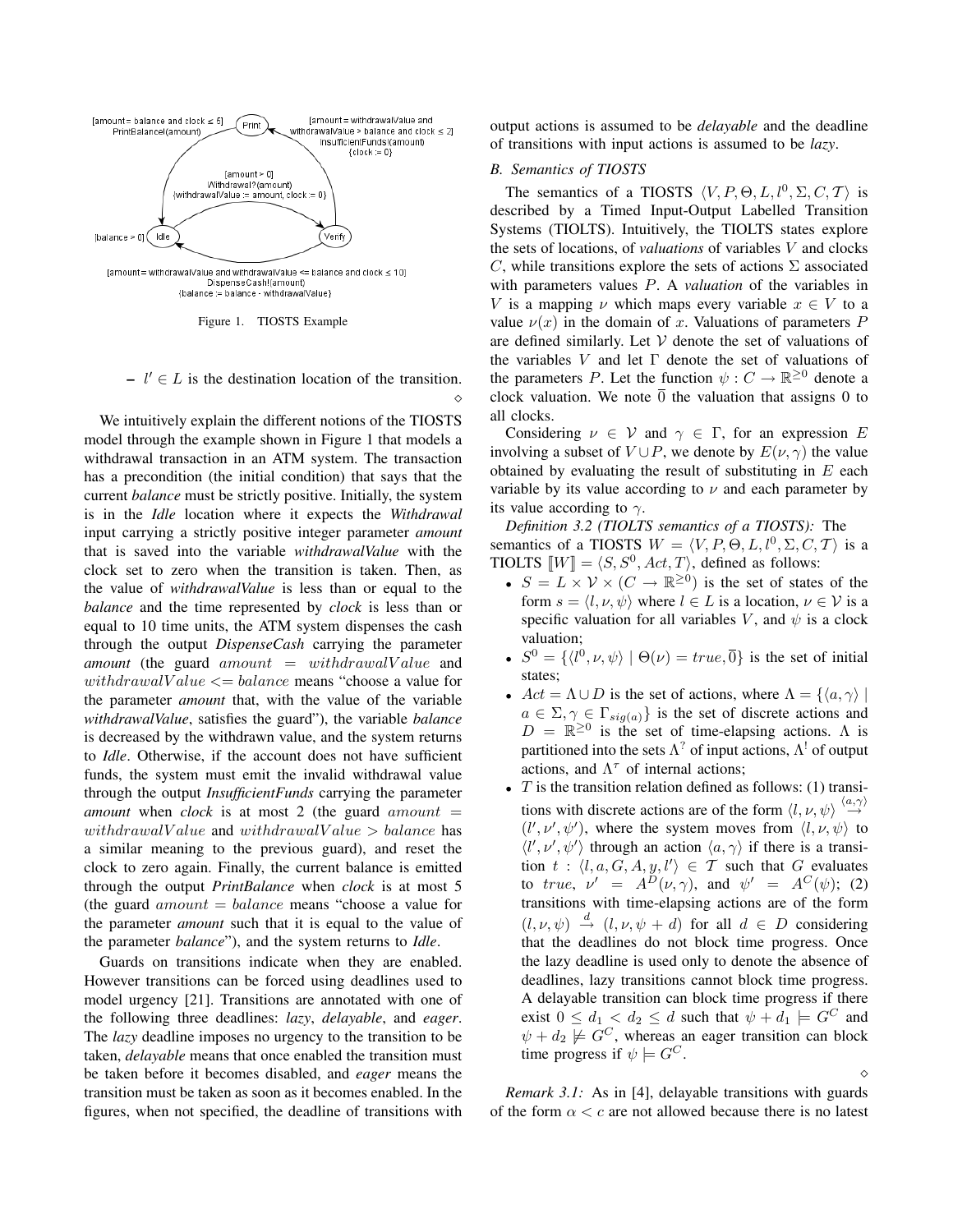time so that the guard is still true. Also, eager transitions with guards of the form  $\alpha > c$  are not allowed because there is no earliest time so that the guard becomes true. Moreover, the deadline of transitions with internal actions is assumed to be *eager*.

Most notions and properties of TIOSTS are defined in terms of their underlying TIOLTS semantics (Definition 3.2). Then, consider  $s, s', s_i \in S; \tau_i \in \Lambda^{\tau}; \omega, \omega_i \in Act;$ and  $a, a_i \in (Act \setminus \Lambda^{\tau})$ . Moreover, let  $\rho \in Act^*$  be a sequence of discrete actions and time-elapsing actions, and  $\sigma \in (Act \setminus \Lambda^{\tau})^*$  be a sequence of visible discrete and timeelapsing actions.  $\epsilon \in Act^*$  is the empty sequence. The sum of all delays spent in a sequence of actions  $\rho$  (respectively  $\sigma$ ) is denoted by time( $\rho$ ) (respectively by time( $\sigma$ )). For example, time( $\epsilon$ ) = 0 and time(2.5 a? 0.5 x!) = 3.0.

Let  $W = \langle V, P, \Theta, L, l^0, \Sigma, C, T \rangle$  be a TIOSTS whose semantics is defined by the TIOLTS  $[[W]] = \langle S, S^0, Act, T \rangle$ . We write  $s \stackrel{\omega}{\rightarrow} s'$  for  $(s, w, s') \in \overline{T}$ ,  $s \stackrel{\omega}{\rightarrow}$  for  $\exists s' : s \stackrel{\omega}{\rightarrow}$ s'. Let  $s \stackrel{\omega_1...\omega_n}{\rightarrow} s' \stackrel{\Delta}{=} \exists s_0,...,s_n : s = s_0 \stackrel{\omega_1}{\rightarrow} s_1 \stackrel{\omega_2}{\rightarrow} \stackrel{\omega_n}{\rightarrow}$  $s_n = s'$  be an *execution*. We also write  $s \stackrel{\rho}{\rightarrow}$  for  $\exists s'$ :  $s \stackrel{\rho}{\rightarrow} s'$ . *Traces* $(s) \stackrel{\Delta}{=} \{ \rho \in Act^* \mid s \stackrel{\rho}{\rightarrow} \}$  describes the set of sequences of discrete and time-elapsing actions fireable from s. The set of fireable actions from s is defined by  $\Omega(s) \triangleq {\omega \in Act \mid s \stackrel{\omega}{\rightarrow}}$ .  $Out(s) \triangleq \Omega(s) \cap (\Lambda^! \cup D)$  is the set of all output events (including time-elapsing actions) fireable from s. The definition of  $Out(s)$  can be extended for sets of states: for  $P \subseteq S$  we have  $Out(P) \triangleq \bigcup_{s \in P} Out(s)$ .

The  $\Rightarrow$  relation is used to denote the observable behaviour. Given  $s, s' \in S$ ,  $d \in \mathbb{R}^{\geq 0}$  and  $a \in \Lambda^! \cup \Lambda^?$ , we have  $s \stackrel{d}{\Rightarrow} s'$  whenever  $\exists \rho \in (\Lambda^{\tau} \cup D)^*$  such that  $s \stackrel{\rho}{\rightarrow} s'$  and  $time(\rho) = d$ , whereas we have  $s \stackrel{a}{\Rightarrow} s'$  whenever  $\exists \rho_1, \rho_2 \in$  $(\Lambda^{\tau})^*$ ,  $s_1, s_2 \in S$  such that  $s \stackrel{\rho_1}{\rightarrow} s_1 \stackrel{a}{\rightarrow} s_2 \stackrel{\rho_2}{\rightarrow} s'$ . Given  $a_1, \dots, a_n \in (Act \setminus \Lambda^{\tau})^*$ , an *observable execution* is defined as  $s \stackrel{a_1...a_n}{\Rightarrow} s' \stackrel{\Delta}{=} \exists s_0, ..., s_n : s = s_0 \stackrel{a_1}{\Rightarrow} s_1 \stackrel{a_2}{\Rightarrow} \stackrel{a_n}{\Rightarrow} s_n = s'.$ For  $a \in Act \setminus \Lambda^{\tau}$  we also define  $s \stackrel{a}{\Rightarrow} \stackrel{\Delta}{=} \exists s' : s \stackrel{a}{\Rightarrow} s'$ and for  $\sigma \in (Act \setminus \Lambda^{\tau})^*, s \stackrel{\sigma}{\Rightarrow} \stackrel{\Delta}{=} \exists s' : s \stackrel{\sigma}{\Rightarrow} s'.$ *ObservableTraces*(s)  $\stackrel{\Delta}{=} \{ \sigma \in (Act \setminus \Lambda^{\tau})^* \mid s \stackrel{\sigma}{\Rightarrow} \}$  describes the set of sequences of observable and time-elapsing actions fireable from s. Finally, the set of sequences of observable behaviours fireable from the initial state of a TIOSTS W is defined by  $\textit{ObservableTraces}(W) \overset{\Delta}{=} \textit{ObservableTraces}(S_0).$ 

The set s after  $\sigma \triangleq \{s' \in S \mid s \stackrel{\sigma}{\Rightarrow} s'\}$  is the set of states reachable from s after the execution of  $\sigma$ , and P *after*  $\sigma \triangleq \bigcup_{s \in P} s$  *after*  $\sigma$  is the set of states reachable from the set P after the execution of  $\sigma$ .

Subclasses of TIOSTS. Let  $W = \langle V, P, \Theta, L, l^0, \Sigma, C, T \rangle$ be a TIOSTS and  $[[W]] = \langle S, S^0, Act, T \rangle$  its associated TIOLTS. W is *complete* if it can accept any action at any state, i.e.,  $\forall s \in S, b \in \Lambda : s \stackrel{b}{\rightarrow}$ . On the other hand, W is *input-complete* if it can accept any input action at any state, possibly after internal actions, i.e.,  $\forall s \in S, b \in \Lambda^? : s \stackrel{b}{\Rightarrow}$ . W is said to be a *lazy-action* TIOSTS if the deadlines of all transitions are lazy. W is said to be *non-blocking* when it does not block time [4]:  $\forall s \in S_0$  *after*  $\rho$ ,  $\forall d \in \mathbb{R}^{\geq 0}$ ,  $\exists \rho' \in S_0$  $(\Lambda^! \cup \Lambda^{\tau} \cup D)^*$  : time $(\rho') = d \wedge s \stackrel{\rho'}{\rightarrow} W$  is said to be *deterministic* if these conditions are satisfied [9], [11]: (1)  $\Lambda^{\tau} = \emptyset$  (i.e. there is no internal actions); (2)  $|S_0| = 1$ , (3) for all  $l \in L$  and for each pair of distinct transitions with origin in l carrying the same action a, i.e.,  $t_1$  :  $\langle l, a, G_1, A_1, y_1, l'_1 \rangle$ and  $t_2$ :  $\langle l, a, G_2, A_2, y_2, l'_2 \rangle$ , the guards  $G_1$  and  $G_2$  are mutually exclusive (i.e.,  $G_1 \wedge G_2$  is unsatisfiable).

#### *C. Synchronous Product of TIOSTS*

The synchronous product of two TIOSTSs  $W_1$  and  $W_2$ is an important operation used in both property oriented testing and conformance testing. This operation is used in the former for identifying behaviours of the specification accepted or rejected by a particular property (e.g.,  $W_1$  could be a specification and  $W_2$  could be a test purpose). On the other hand, for conformance testing, this operation is used for modelling the synchronous execution of a test case on an implementation (e.g.,  $W_1$  is a test case and  $W_2$  is a SUT). The synchronous product operation requires compatibility between  $W_1$  and  $W_2$ , i.e.,  $W_1$  and  $W_2$  must share the same sets of input and output actions from the same signature, with same set of parameters, and have no variables, internal actions, or clocks in common.

*Definition 3.3 (Compatible TIOSTS):* The TIOSTSs  $W_i = \langle V_i, P_i, \Theta_i, L_i, l_i^0, \Sigma_i, C_i, T_i \rangle$  (i = 1, 2) are compatible if  $V_1 \cap V_2 = \emptyset, P_1 = P_2, \Sigma_1^? = \Sigma_2^? , \Sigma_1^! =$  $\Sigma_2^!$ ,  $\Sigma_1^{\tau} \cap \Sigma_2^{\tau} = \emptyset$ , and  $C_1 \cap C_2 = \emptyset$ .

Given the ordering  $lazy < delayable < eager$  on deadlines and two deadlines  $y_1, y_2, op(y_1, y_2) = (y_2$  if  $y_1 < y_2$  and  $y_1$  otherwise) is an operation which computes the resulting deadline in the synchronous product operation by keeping the most restrictive one.

Given two compatible TIOSTSs, Definition 3.4 formally describes the synchronous product between them.

*Definition 3.4 (Synchronous Product):* The synchronous product of two compatible TIOSTSs  $W_1$  and  $W_2$  is denoted by  $SP = W_1 \parallel W_2$ .  $SP$  is the TIOSTS  $\langle V, P, \Theta, L, l^0, \Sigma, C, T \rangle$  defined by:  $V = V_1 \cup V_2, P = P_1 =$  $P_2, \Theta = \Theta_1 \wedge \Theta_2, L = L_1 \times L_2, l^0 = \langle l_1^0, l_2^0 \rangle, \Sigma^? = \Sigma_1^? =$  $\Sigma_2^?$ ,  $\Sigma^! = \Sigma_1^! = \Sigma_2^!$ ,  $\Sigma^{\tau} = \Sigma_1^{\tau} \cup \Sigma_2^{\tau}$ , and  $C = C_1 \cup C_2$ . The set  $T$  is the smallest set such that:

- 1) For  $a \in \Sigma_1^{\tau}$  and  $l_2 \in L_2$ :  $\langle l_1, a, G_1, A_1, y_1, l'_1 \rangle \in$  $\mathcal{T}_1 \Rightarrow \langle \langle l_1, l_2 \rangle, a, G_1, A_1, y_1, \langle l_1', l_2 \rangle \rangle \in \mathcal{T};$
- 2) For  $a \in \Sigma_2^{\tau}$  and  $l_1 \in L_1$ :  $\langle l_2, a, G_2, A_2, y_2, l'_2 \rangle \in$  $\mathcal{T}_2 \Rightarrow \langle \langle l_1, l_2 \rangle, a, G_2, A_2, y_2, \langle l_1, l'_2 \rangle \rangle \in \mathcal{T};$
- 3) For  $a \in \Sigma^? \cup \Sigma^!$ :  $\langle l_1, a, G_1, A_1, y_1, l'_1 \rangle \in \mathcal{T}_1 \wedge$  $\langle l_2, a, G_2, A_2, y_2, l'_2 \rangle \in \mathcal{T}_2 \Rightarrow$  $\langle \langle l_1, l_2 \rangle, a, G_1 \wedge G_2, A_1 \cup A_2, op(y_1, y_2), \langle l'_1, l'_2 \rangle \rangle \in \mathcal{T}.$ ♦

Rules 1 and 2 say that the execution of internal actions can occur independently, while Rule 3 describes the synchronization of  $W_1$  and  $W_2$  through observable actions.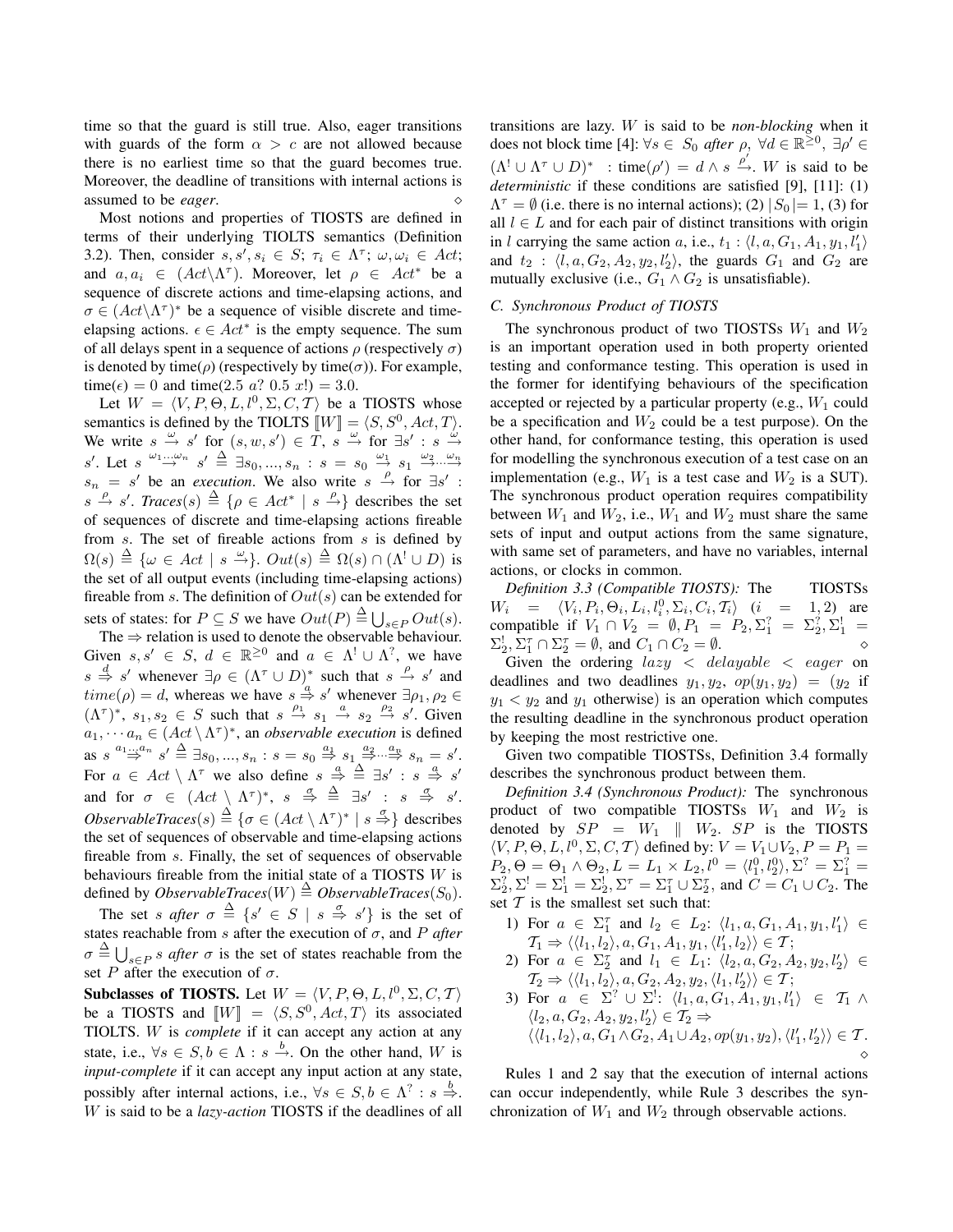## IV. CONFORMANCE TESTING WITH TIOSTS

Conformance testing relates a specification with an implementation through a conformance relation, which is checked by the execution of test cases, possibly selected according to a test purpose [1]. These concepts are defined as follows. The specification is a formal model of the SUT given as a non-blocking TIOSTS  $S$ . We are considering specifications of software systems that do not force input actions, i.e., the system cannot block because an input action was not provided by the environment.

The implementation is a physical software system running on a real-time environment (e.g., a real-time operating system). In order to reason about conformance, it is assumed that its semantics can be modelled by a formal object. We assume here that it is modelled by a TIOLTS  $I$ . The notions and properties of TIOLTSs are defined in [4]. Moreover, the implementation is assumed to be input-complete, nonblocking, and has the same interface (input and output actions with their signatures) as the specification  $S$ . These assumptions are called *test hypotheses*.

A Test Case is used to check the conformance between the specification and its implementation. It is here defined as a TIOSTS  $TC$  as follows:

*Definition 4.1 (Test Case):* A test case is a deterministic, input-complete TIOSTS  $TC = \langle V_{TC}, P_{TC}, \Theta_{TC}, L_{TC},$  $l_{TC}^0$ ,  $\Sigma_{TC}$ ,  $C_{TC}$ ,  $\mathcal{T}_{TC}$ ), where  $\Sigma_{TC}^? = \Sigma_S^!$  and  $\Sigma_{TC}^! = \Sigma_S^?$ (actions are mirrored w.r.t. S), equipped with three disjoint sets of locations *Pass*, *Fail*, and *Inconclusive*.

Intuitively, when the location  $Fall$  is reached, it means rejection, the location  $Pass$  means that some targeted behaviour has been reached (this will be clarified later) and Inconclusive means that targeted behaviours cannot be reached anymore.

Conformance Relation. We consider the conformance relation tioco defined by Krichen and Tripakis in [4]. Informally, an implementation conforms to a specification for tioco if and only if, after any trace of the specification, any output action (including time-elapsing actions) that the implementation provides after this trace is an output action that the specification may also provide.

*Definition 4.2 (tioco):* An implementation  $I$  conforms to a specification S for **tioco**, denoted by I **tioco** S, iff  $\forall \sigma \in$ *ObservableTraces*(S),  $Out(\mathcal{I} \text{ after } \sigma) \subseteq Out(\mathcal{S} \text{ after } \sigma)$ .

#### V. TEST CASE GENERATION PROCESS

The test generation process describes how test cases are derived from specifications according to the conformance relation. For simplicity, we assume that the specification  $S$ is deterministic and non-blocking. However, it is possible to deal with non-determinism, under some assumptions, for both data [22] and time [6]. We will consider the selection of test cases by test purposes. We introduce this notion here. A test Purpose describes some desired behaviours that we wish to check on the implementation during the test campaign. They are used to select test cases in order to check specific scenarios. In our setting, a test purpose is a particular TIOSTS  $TP$  formally described as follows:

*Definition 5.1 (Test Purpose):* Given a specification TIOSTS S with action alphabet  $\Sigma$ , a test purpose is a deterministic, complete, lazy-action TIOSTS  $TP = \langle V_{TP} , P_{TP} , \Theta_{TP} , L_{TP} , l_{TP}^0 , \Sigma_{TP} , C_{TP} , \mathcal{T}_{TP} \rangle,$ equipped with a special set of locations  $Accept \subseteq L_{TP}$  such that all transitions leaving these locations are self-loops<sup>2</sup>. Moreover TP has to be compatible with S thus  $\Sigma_{TP} = \Sigma$ .  $\Diamond$ 

Complete test purposes are needed to ensure that the runs of a specification are not restricted before they are accepted (if ever). *Accept* locations are used to indicate that the expected scenario modelled by the test purpose has been fulfilled. Figure 2 presents an example of a test purpose for the withdrawal transaction system. It is used to select the scenarios where the user successfully performs a withdrawal transaction.



Figure 2. Test Purpose for the specification of Figure 1

The test case generation process starts with the specification S of the SUT  $I$  and a test purpose  $TP$ . The specification of  $I$  is combined with  $TP$  through the computation of the synchronous product (Definition 3.3). Figure 3 shows the synchronous products obtained from specification of Figure 1 and the test purpose of Figure 2. Then, the resulting TIOSTS model is symbolically executed to identify and select possible traces leading to an *Accept* location. Finally, the selected trace is translated into a test case.

The remainder of this section describes the following steps: symbolic execution, test case selection and translation.

#### *A. Symbolic Execution*

Symbolic execution is a technique for analysing programs based on symbolic values as input rather than concrete values [23], [24]. Symbolic execution techniques were used by Gaston *et al.* [25] and Jöbstl *et al.* [26] for test generation for untimed systems. We here extend the work proposed by Jöbstl et al. [26] to TIOSTS models to deal with time.

The main idea is to symbolically execute TIOSTS models using the same technique used for symbolically executing programs. Thus, all possible traces are identified using

<sup>&</sup>lt;sup>2</sup>One can also consider another set of locations  $Reject$  that can be used to discard all other scenarios where the system does not exhibit the desired behaviour.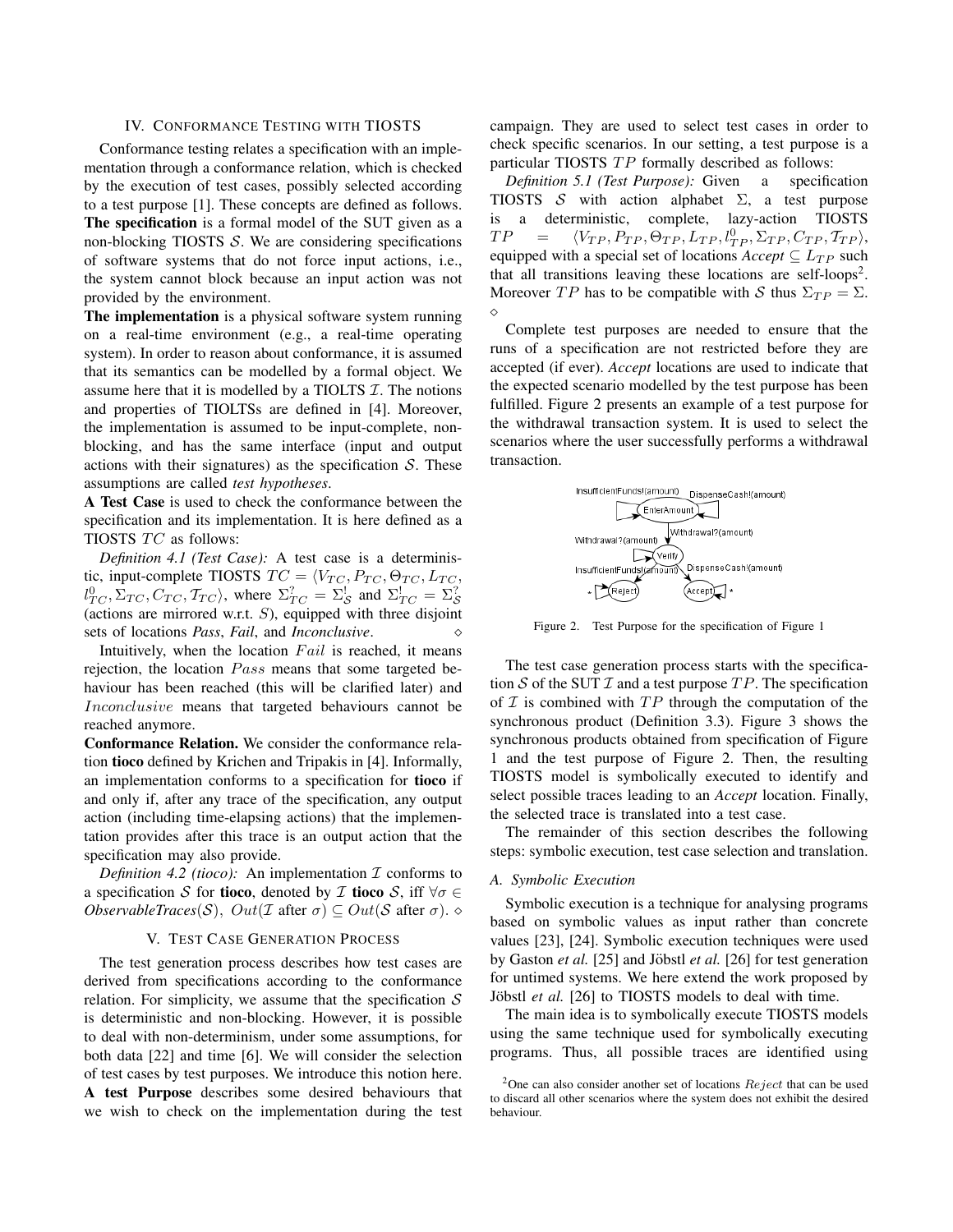

Figure 3. Synchronous Product Example

symbolic values instead of concrete values for action parameters and variables of the model, avoiding the state space explosion problem w.r.t. the data part since data values are not enumerated. The resulting traces are represented as a zone-based symbolic execution tree (Definition 5.4), whose nodes are zone-based symbolic extended states (Definition 5.2) and edges are symbolic actions (Definition 5.3).

*Definition 5.2 (Zone-Based Symbolic Extended State):* A zone-based symbolic extended state (ZSES) of a TIOSTS  $W = \langle V, P, \Theta, L, l^0, \Sigma, C, T \rangle$  is a tuple  $\eta = \langle l, \pi, \varphi, Z \rangle$ , where: (1)  $l \in L$  is a location of W; (2)  $\pi$  is a path condition, i.e. a Boolean expression representing a data guard; (3)  $\varphi$  is a mapping from variables and action parameters to their symbolic values; (4)  $Z$  is a zone representing the solution set of a clock constraint.

Symbolically executing a TIOSTS implies that data and time must be taken into account. As in [26], path conditions are checked using constraint solving. However, our definition of states differs from [26] because zones are used to check the reachability of states w.r.t. time requirements: a state is reachable if its path condition  $\pi$  is satisfiable and its zone Z is not empty. Zones provide an efficient symbolic representation of time requirements, avoiding the state space explosion problem w.r.t. time part. Furthermore, ZSESs are connected through transitions labelled by symbolic actions (Definition 5.3).

*Definition 5.3 (Symbolic Action):* A symbolic action is a tuple  $sa = \langle a, \mu_{sa}, \varphi_{sa} \rangle$ , where: (1)  $a \in \Sigma$  is the corresponding action in the TIOSTS; (2)  $\mu_{sa}$  is a list of unique identifiers denoting the action parameters of  $sa$ ; (3)  $\varphi_{sa}$  is a mapping from the original action parameter names to the unique identifiers in  $\mu_{sa}$ .

We are now ready to define zone-based symbolic execution trees:

#### *Definition 5.4 (Zone-Based Symbolic Execution Tree):*

A zone-based symbolic execution tree (ZSET) is a deterministic, connected graph with no cycles represented by a tuple  $\langle S, SA, \eta^0, T \rangle$ , where: (1) S is a finite set of zone-based symbolic extended states; (2) SA is a finite set of symbolic actions; (3)  $\eta^0 \in S$  is the initial zone-based symbolic extended state; (4)  $T$  is a finite set of transitions.

Each transition  $t \in T$  is a tuple  $\langle \eta, sa, \eta' \rangle$ , where: (4.1)  $\eta \in S$  is the origin state, (4.2) sa  $\in$  SA is the symbolic action, (4.3)  $\eta' \in S$  is the destination state.

A ZSET is deterministic if  $\forall \eta, \eta', \eta'' \in S$ ,  $\forall sa \in SA$ :  $\langle \eta, sa, \eta' \rangle \in T \wedge \langle \eta, sa, \eta'' \rangle \in T \Rightarrow \eta' = \eta''$ .

Algorithms for symbolically executing symbolic transition systems have been proposed by Gaston *et al.* [25] and Jöbstl *et al.* [26]. However, as they do not deal with time, a new algorithm is presented in this work. Algorithm 1 is an extended version of the one proposed by Jöbstl *et al.* [26]. It requires two parameters: TIOSTS  $W$  is the model to be symbolically executed and *ZSET* is the resulting zone-based symbolic execution tree. Firstly, a unique symbolic value is generated for each variable of V and each action parameter of P (Line 2). In Line 3, the first state  $\eta^0$  of *ZSET* is defined considering the initial location of  $W$ , the initial condition of  $W$  as first path condition, the mapping defined in Line 2, and the initial clock zone (i.e., all clocks set to zero). Once defined, the first state  $\eta^0$  is added to *ZSET* (Line 4).

The state  $\eta^0$  is added to the set of states to be visited (Line 5). As long as there are unvisited states (Line 6), the algorithm picks and remove some state η from *Unvisited* (Line 7). The ZSES  $\eta$  refers to a location l of W and the loop in Line 8 processes all transitions from l.

The symbolic action sa is computed from the action  $a$ , attributing unique symbolic values for every parameter of a (Line 9) and mapping the original action parameter names to the defined symbolic values (Line 10). Once the symbolic action has been defined (Line 11), the target state  $\eta'$  is computed in the next step. Thus, the path condition  $\pi'$  for  $\eta'$ is defined (Line 12) as the conjunction of  $\pi$  with the guard

Algorithm 1. Symbolic Execution of  $W = \langle V, P, \Theta, L, l^0, \Sigma, C, T \rangle$ 

```
1 symbolic Execution (TIOSTS W, ZSET ZSET) {
   2 \varphi^0 \leftarrow map of variables of V \cup P to symbolic values
   3 \eta^0 \leftarrow \langle l^0, \Theta, \varphi^0, Z^0 \rangle4 addState(ZSET, \eta^0)5 Unvisited \leftarrow \{\eta^0\}6 while Unvisited \neq \emptyset do
  7 pick and remove some \eta = \langle l, \pi, \varphi, Z \rangle from Unvisited
   8 for all \langle l, a, G, A, y, l' \rangle \in \mathcal{T} do
  9 \mu_{sa} \leftarrow list of unique symb. values for every param. of a
10 \varphi_{sa} \leftarrow map \ of \ action \ parameters \ to \ symbolic \ values<br>11 sa \leftarrow \langle a, \mu_{sa}, \varphi_{sa} \ranglesa \leftarrow \langle a, \mu_{sa}, \varphi_{sa} \rangle1<sub>2</sub>
                  \pi' \leftarrow \pi \wedge \varphi(\varphi_{sa}(G^D))13 \varphi' \leftarrow \varphi \circ \varphi_{sa} \circ A^D14 Z' \leftarrow [A^C \leftarrow 0](G^C \cap \vec{Z})\frac{15}{16}\mathcal{O}'=\langle\overline{l}',\pi',\varphi',\overline{Z}'\rangle,16 if (isReachable(\eta') \wedge \neg (upperBoundReached(l')) \wedge\eta' \nsubseteq \eta'' \ \ \forall \eta'' \in \mathsf{ZSET}) then
 17 Unvisited ← Unvisited \cup \{\overline{\eta'}\}18 addState(ZSET, \eta')19 addTransition(ZSET, \langle \eta, sa, \eta' \rangle)
20 end if
21 end for
22 end while
23 }
```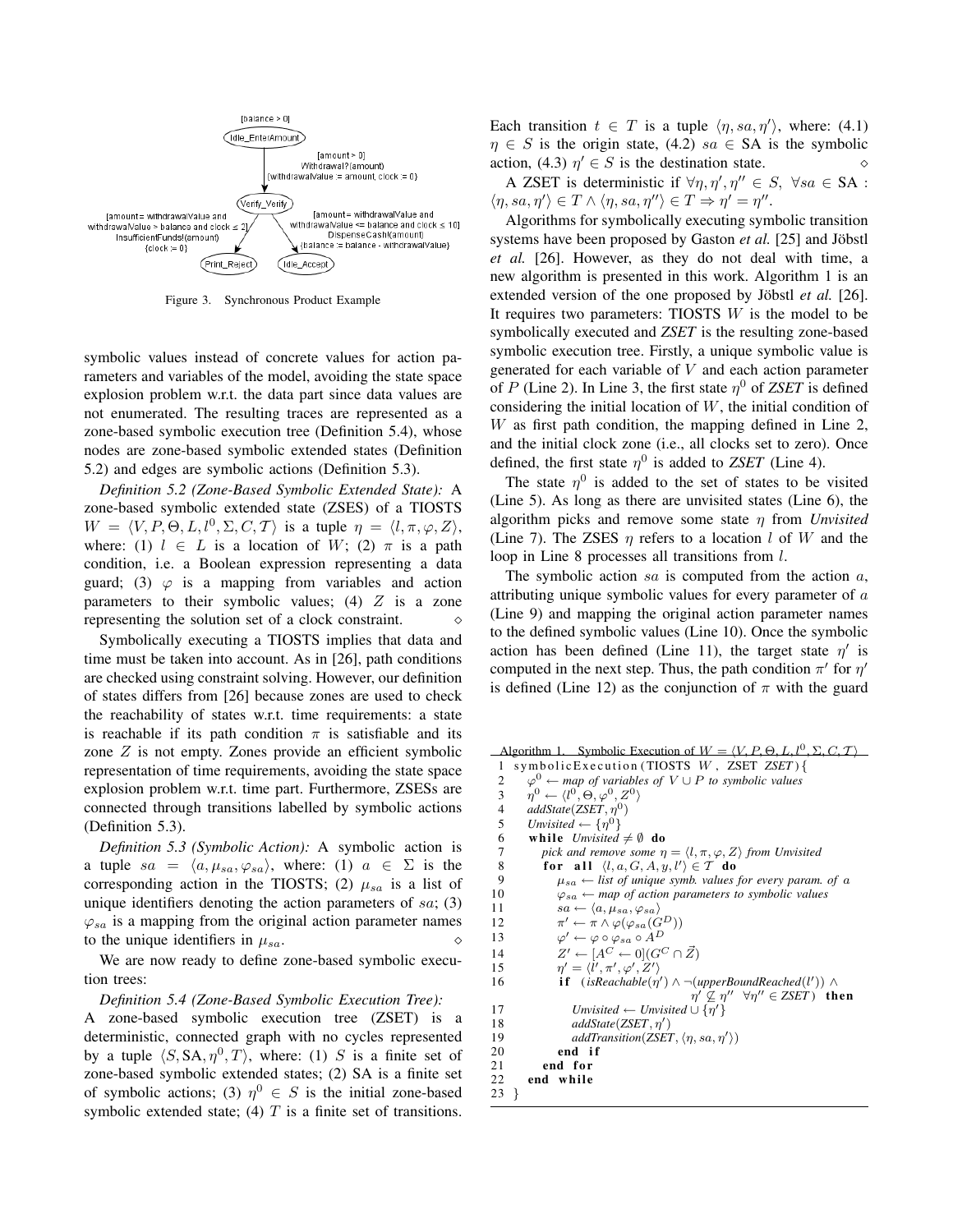

Figure 4. Zone-Based Symb. Execution Tree of the TIOSTS of Figure 3

 $G<sup>D</sup>$  (i.e., the data guard of G) considering the mappings  $\varphi$ and  $\varphi_{sa}$ . The mapping  $\varphi'$  is defined through  $\varphi \circ \varphi_{sa} \circ A^D$ (Line 13), where  $A<sup>D</sup>$  represents data assignments of A and ◦ denotes function composition.

 $Z'$  is defined in Line 14. The successor of  $Z$  is defined by letting time elapse  $(Z)$ , taking the intersection with the clock guard  $G^C$ , and finally updating the values of clocks that are reset (i.e., clocks in  $A^C$ ).

Once  $\pi'$ ,  $\varphi'$ , and  $Z'$  have been defined, the target state  $\eta'$  is created in Line 15. Finally,  $\eta'$  is added to the set of states to be visited (Line 17) and a new transition labelled by sa connecting  $\eta$  to  $\eta'$  is added to *ZSET* (Lines 18 and 19), if the following conditions are satisfied (Line 16): (1) The state  $\eta'$  is reachable, that is, the path condition  $\pi'$  is satisfiable and the zone  $Z'$  is not empty; (2) The number of  $ZSESs$  in the current path that correspond to the location  $l'$ does not exceed a certain bound. This checking is needed to avoid infinite ZSETs in the case where there are loops in the specification whose number of iterations depends on values assigned to parameters and variables [26]; (3)  $\eta' \nsubseteq$  $\eta''$   $\forall \eta'' \in \mathsf{ZSET}$  according to Definition 5.5, where the state inclusion of Gaston *et al.* [25] was extended to deal with zones. Figure 4 presents the ZSET obtained from the symbolic execution of TIOSTS of Figure 3.

*Definition 5.5 (ZSES comparison):* Let  $\eta = \langle l, \pi, \varphi, Z \rangle$ and  $\eta' = \langle l', \pi', \varphi', Z' \rangle$  be two zone-based symbolic extended states. ZSES  $\eta'$  is included in ZSES  $\eta$ , that is,  $\eta' \subseteq \eta$ , if and only if: (1)  $l' = l$ ; (2)  $(\pi' \land \bigwedge_{x \in A^D} (x = \varphi'(x))) \Rightarrow$  $(\pi \wedge \bigwedge_{x \in A^D} (x = \varphi(x)))$  is a tautology, where  $A^D$  represents data assignments of the TIOSTS; (3)  $Z' \subseteq Z$ .

## *B. Test Case Selection*

Once all possible traces have been identified by symbolic execution, the next step is to select a test case by choosing a trace that leads to an *Accept* state. For this, it is necessary to select a subtree of the generated ZSET called test tree.

The strategy used for the selection of the test tree is the same proposed by Jöbstl *et al.* [26], which is similar to the strategy of the TGV tool [27]. The idea is to select one reachable *Accept* state and perform a backward traversal to the root ZSES. Finally, a forward traversal is performed in order to extend the selected path to a test tree by adding missing inputs that are allowed by the specification. These missing inputs are possible outputs of the SUT and they are important to avoid fail verdicts on outputs allowed by the specification. In this case, the verdict is **Inconclusive**. Note that the forward traversal ensures the controllability of the generated test tree (i.e. test cases do not have the choice between inputs and outputs, or between several outputs).

The test tree from the ZSET in Figure 4 is the same ZSET since there is only one path leading to an *Accept* state and the addition of missing inputs leads to the whole ZSET.

#### *C. Test Tree Transformation*

The last step of the test case generation process consists in translating the selected test tree  $TT = \langle S, SA, \eta^0, T \rangle$  into a test case TIOSTS  $TC = \langle V, P, \Theta, L, l^0, \Sigma, C, T \rangle$ .

The data of *TC* (i.e.  $V \cup P$ ) is defined by symbolic values of *ZSET*. As in [26], the symbolic values are considered as variables and parameters of the test case. Let  $\eta^0 = \langle l^0, \pi^0, \varphi^0, Z^0 \rangle$  be the initial state of *ZSET*, then the initial condition of *TC* is  $\pi^0$ , the set of locations is *S*, the initial location is  $\eta^0$ , the alphabet is  $\bigcup_{\langle a,\mu_{sa},\varphi_{sa}\rangle\in SA} a$ , and the set of clocks is the same as the synchronous product SP, that is,  $C_{SP}$ .

All transitions  $\langle \eta, sa, \eta' \rangle \in T$  of *ZSET* are analysed. Each transition of *ZSET* leads to the creation of a new transition  $\langle l, a, G, A, y, l' \rangle \in \mathcal{T}$  in the test case. Thus, the source location is  $\eta$ , the action of the new transition is the action of  $sa = \langle a, \mu_{sa}, \varphi_{sa} \rangle$  with parameters of  $\mu_{sa}$ , the conjunction of the path condition of  $\eta'$  with clock guards associated with a in *SP* is the guard, the assignments are defined based on clock resets associated with a in *SP*, the deadline is the same as the one associated with a in *SP*, and the target location is  $\eta'$ .

Figure 5 presents the test case obtained from the ZSET of Figure 4. It starts by performing a withdrawal transaction and resetting the clock to zero. Then it expects to receive the money. If the expected money is dispensed in at most 10 time units, the verdict is Pass, i.e., the implementation is in conformance with the specification and the test purpose. If the ATM system indicates insufficient funds in at most 2 time units, the verdict is Inconclusive (i.e. the implementation conforms to the specification but the desired behaviour was not observed). Finally, if either an unspecified input is observed or a time requirement is not met, the verdict is Fail.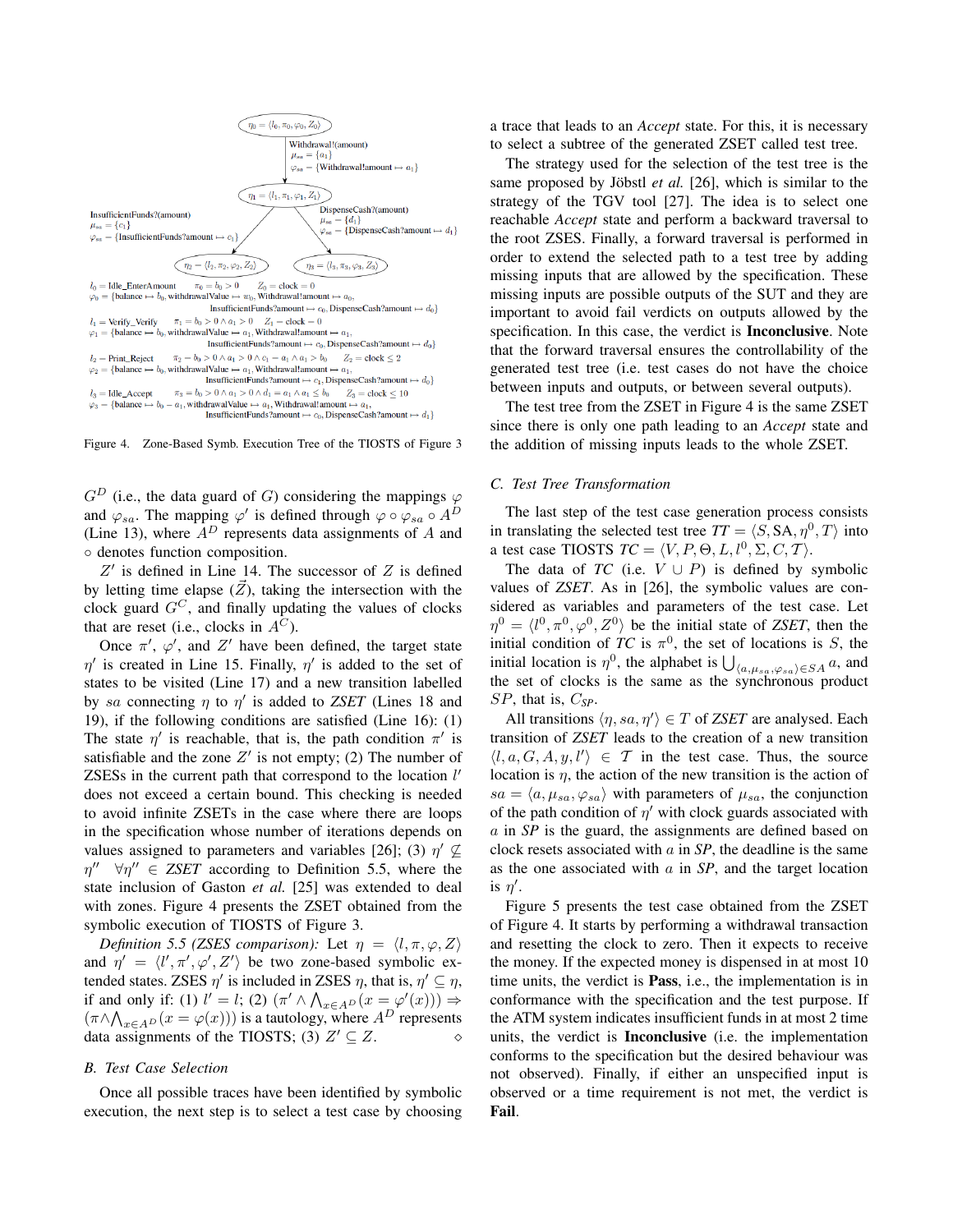

Figure 5. Test Case Obtained from the ZSET of Figure 4

#### VI. PROPERTIES OF THE TEST CASES

This section comments on properties of the test cases generated by the process presented in Section V. The generated test cases are considered as a mechanism for guiding the execution of the implementation. Thus, the conformance checking is performed in an offline way. Firstly, the implementation is executed, guided by test cases, and all information needed to check the conformance (e.g., input actions, responses, and time) are logged into a file. This is important in real-time environments to reduce the number of processes and consequently avoid introduction of noise in the results.

The logged information is an *observable trace* (defined in Subsection III-B). For the ATM system example, an observable trace of a scenario where a withdrawal transaction is successfully done in 5 time units could be represented by  $\sigma = 0$  *Withdrawal*?(100) 5 *DispenseCash*!(100). Moreover, it is not difficult to see that  $\sigma$  is a TIOLTS.

Let  $\llbracket TC \rrbracket = \langle S, S^0, Act, T \rangle$  be the TIOLTS semantics of the test case  $TC = \langle V, P, \Theta, L, l^0, \Sigma, C, T \rangle$ . Thus, an observable trace of  $I$  can be checked with respect to the test case through the TIOLTS parallel composition defined by Krichen and Tripakis [4]. In this case, each trace  $\sigma \in Traces([\![TC]\!] \ | \ ObservableTraces(\![T])$ is associated with one of the following scenarios: (1) if all outputs of  $TC$  are executed and all inputs are observed on time, then the resulting verdict is **Pass**, that is, *verdict*( $\sigma$ ) = **Pass**  $\stackrel{\Delta}{=} S^0$  *after*  $\sigma \subseteq \text{Pass};$  (2) if, at any moment, any unspecified input is observed by the test case or some time requirement is not met, the conformance checking is stopped and the resulting verdict is Fail, that is, *verdict*( $\sigma$ ) = **Fail**  $\stackrel{\Delta}{=} S^0$  *after*  $\sigma \subseteq$  *Fail*; (3) we denote  $\text{verdict}(\sigma) = \text{Inconclusive} \stackrel{\Delta}{=} S^0 \text{ after } \sigma \subseteq \text{Inconclusive for}$ two situations: if  $I$ , at any moment, blocks or spends a lot of time to emit an output; and if the outputs of  $\mathcal I$  are specified by  $S$  but the behaviour specified by a test purpose is not exhibited.

Given these scenarios, the rejection of  $\mathcal I$  by a test case  $TC$  is formally defined as follows:

*Definition 6.1 (may reject):*  $TC$  *may reject*  $\mathcal{I} \triangleq \exists \sigma \in \mathcal{I}$  $Traces(\llbracket TC \rrbracket \parallel ObservableTraces(\mathcal{I})) : verdict(\sigma) = \textbf{Fail}.$  $\Diamond$ 

The following definition formally relates tioco to the verdicts considering some properties of test cases and test suites.

*Definition 6.2 (Soundness and Exhaustiveness):* A test case TC is *sound* for S and **tioco** if  $\forall \mathcal{I}, \mathcal{I}$  **tioco**  $S \Rightarrow \neg (TC)$ *may reject*  $\mathcal{I}$ ). A test suite is *sound* if all its test cases are *sound* and it is *exhaustive* for S and **tioco** if  $\forall \mathcal{I}, \neg \mathcal{I}$ tioco S)  $\Rightarrow \exists TC : TC$  *may reject I*. Finally, a test suite is *complete* if it is both *sound* and *exhaustive*.

Informally, a test suite is *sound* whether correct implementations are never rejected. On the other hand, a test suite is *exhaustive* if all non-conforming implementations are rejected. A test suite that can identify all conforming and non-conforming implementations is called complete. Since a complete test suite is a very strong requirement for practical testing, sound test suites are more commonly accepted. In this context, the test cases generated by our approach have the properties stated in Theorem 6.1.

*Theorem 6.1:* For every specification  $S$ , all test suites generated by our approach are sound. Moreover, test generation can be considered as being exhaustive in the following sense: for each non-conformant implementation, one can design a test purpose such that a test case generated from this test purpose may reject the implementation.

The proofs of Theorem 6.1 are only discussed here for the sake of space. For soundness, we need to prove that if a test case  $TC$  may reject  $I$  (implementing the specification  $S$ ), then  $\neg$ (*I* tioco *S*). In this case, we only need to prove that a Fail verdict only occur if  $\mathcal I$  emits an unspecified output or some time requirement is not met. In our approach, test cases are generated based on symbolic execution of specifications. This approach allows to identify all possible traces of a specification. Thus, the unique case where a Fail verdict occurs is exactly when  $I$  emits an unexpected output or some time requirements is not satisfied. For exhaustiveness, we need to prove that for every non-conforming  $\mathcal I$  there is a test purpose  $TP$  and a way of generating a test case  $TC$ from S and TP, such that TC may reject I. Given that  $\neg$ (I tioco S), then there is a trace  $\sigma$  of S such that an output of  $I$  after  $\sigma$  is not allowed by  $S$ . In this case, a  $TP$  can be defined based on  $\sigma$  and used to generate test cases where  $\mathcal I$ may be rejected.

### VII. CONCLUDING REMARKS

This paper presents an approach to conformance testing of real-time systems based on the use of a symbolic model that abstracts both time and data in order to broadening the application of conformance testing in this field. It also introduces a conformance testing theory to deal with the model proposed and describes how test cases can be generated.

A tool is being developed to support the proposed approach. In order to check the satisfiability of path conditions and verify state inclusion w.r.t. data we are using the CVC3